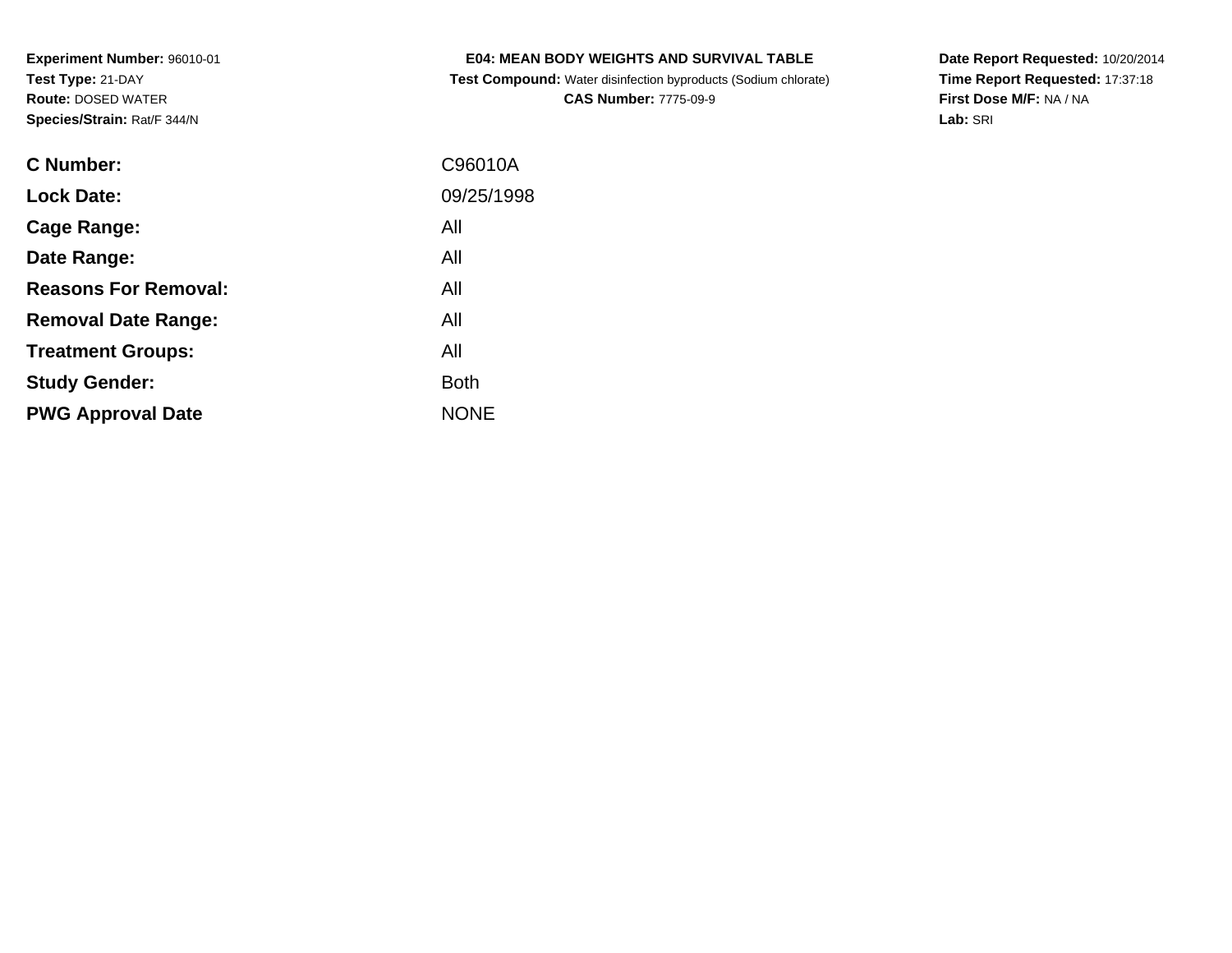## **E04: MEAN BODY WEIGHTS AND SURVIVAL TABLE**

**Test Compound:** Water disinfection byproducts (Sodium chlorate)

**CAS Number:** 7775-09-9

**Date Report Requested:** 10/20/2014**Time Report Requested:** 17:37:18**First Dose M/F:** NA / NA**Lab:** SRI

#### **MALE**

| <b>DAY</b>         | 0 MG/L |    |       | <b>125 MG/L</b> |    |       | <b>250 MG/L</b> |    |       | 500 MG/L            |    |
|--------------------|--------|----|-------|-----------------|----|-------|-----------------|----|-------|---------------------|----|
|                    | WT(g)  | N  | WT(g) | % OF CNTL N     |    | WT(g) | % OF CNTL N     |    |       | $WT(g)$ % OF CNTL N |    |
|                    | 87.1   | 10 | 87.3  | 100.2           | 10 | 88.1  | 101.0           | 10 | 85.4  | 97.9                | 10 |
| $\circ$<br>$\circ$ | 119.0  | 10 | 118.0 | 99.2            | 10 | 120.1 | 100.9           | 10 | 118.4 | 99.5                | 10 |
| 15                 | 148.6  | 10 | 147.7 | 99.4            | 10 | 153.3 | 103.1           | 10 | 149.1 | 100.3               | 10 |
| 22                 |        |    |       |                 |    |       |                 |    |       |                     |    |

**TERM SAC**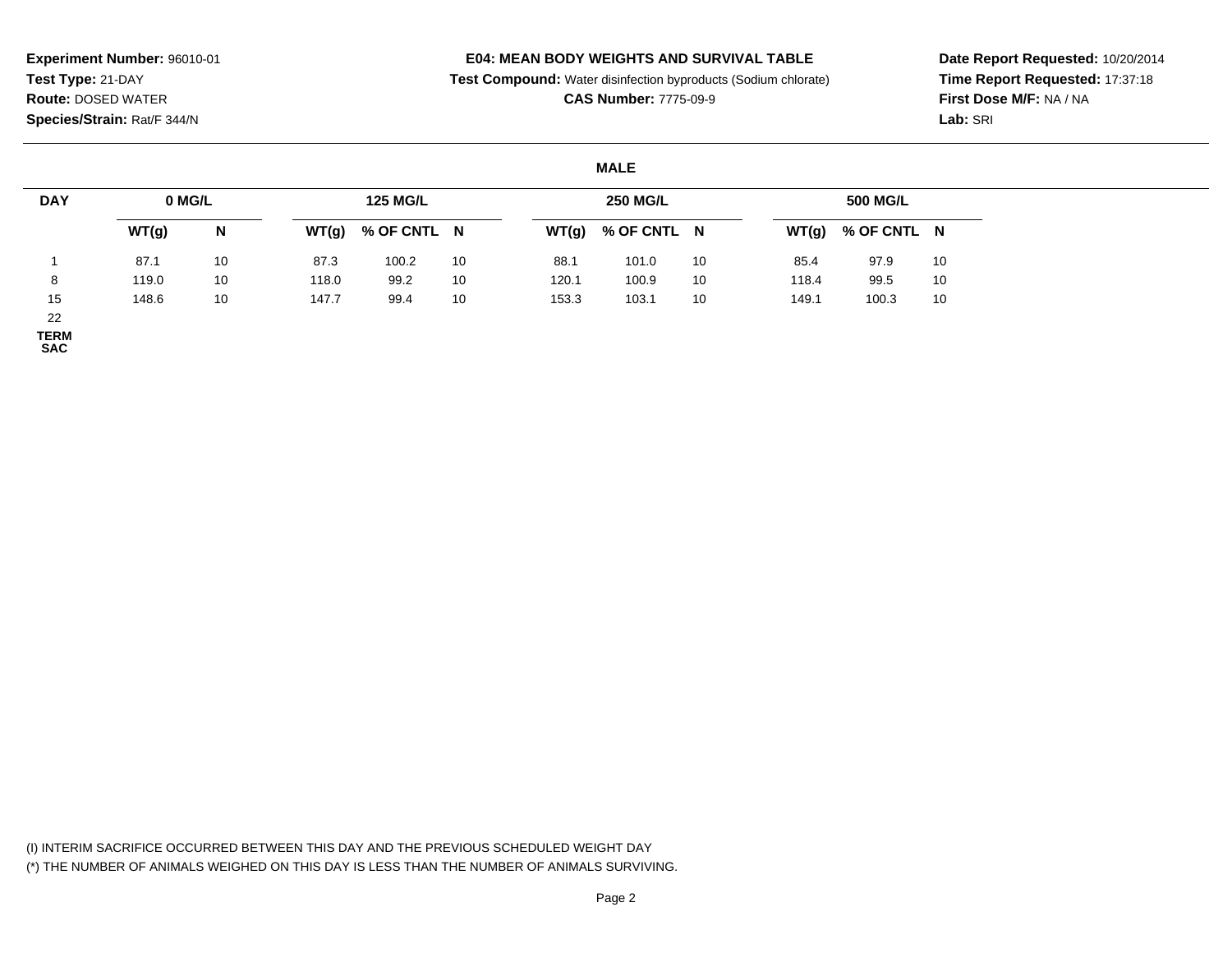### **E04: MEAN BODY WEIGHTS AND SURVIVAL TABLE**

**Test Compound:** Water disinfection byproducts (Sodium chlorate)

**CAS Number:** 7775-09-9

**Date Report Requested:** 10/20/2014**Time Report Requested:** 17:37:18**First Dose M/F:** NA / NA**Lab:** SRI

#### **MALE**

| <b>DAY</b>                |       | 1000MG/L    |    |       | 2000MG/L    |    |
|---------------------------|-------|-------------|----|-------|-------------|----|
|                           | WT(g) | % OF CNTL N |    | WT(g) | % OF CNTL N |    |
|                           | 85.1  | 97.6        | 10 | 86.4  | 99.2        | 10 |
| 8                         | 109.4 | 91.9        | 10 | 117.8 | 99.0        | 10 |
| 15                        | 146.3 | 98.4        | 10 | 143.8 | 96.8        | 10 |
| 22                        |       |             |    | 177.8 |             | 10 |
| <b>TERM</b><br><b>SAC</b> |       |             |    | 177.1 | 96.4        | 10 |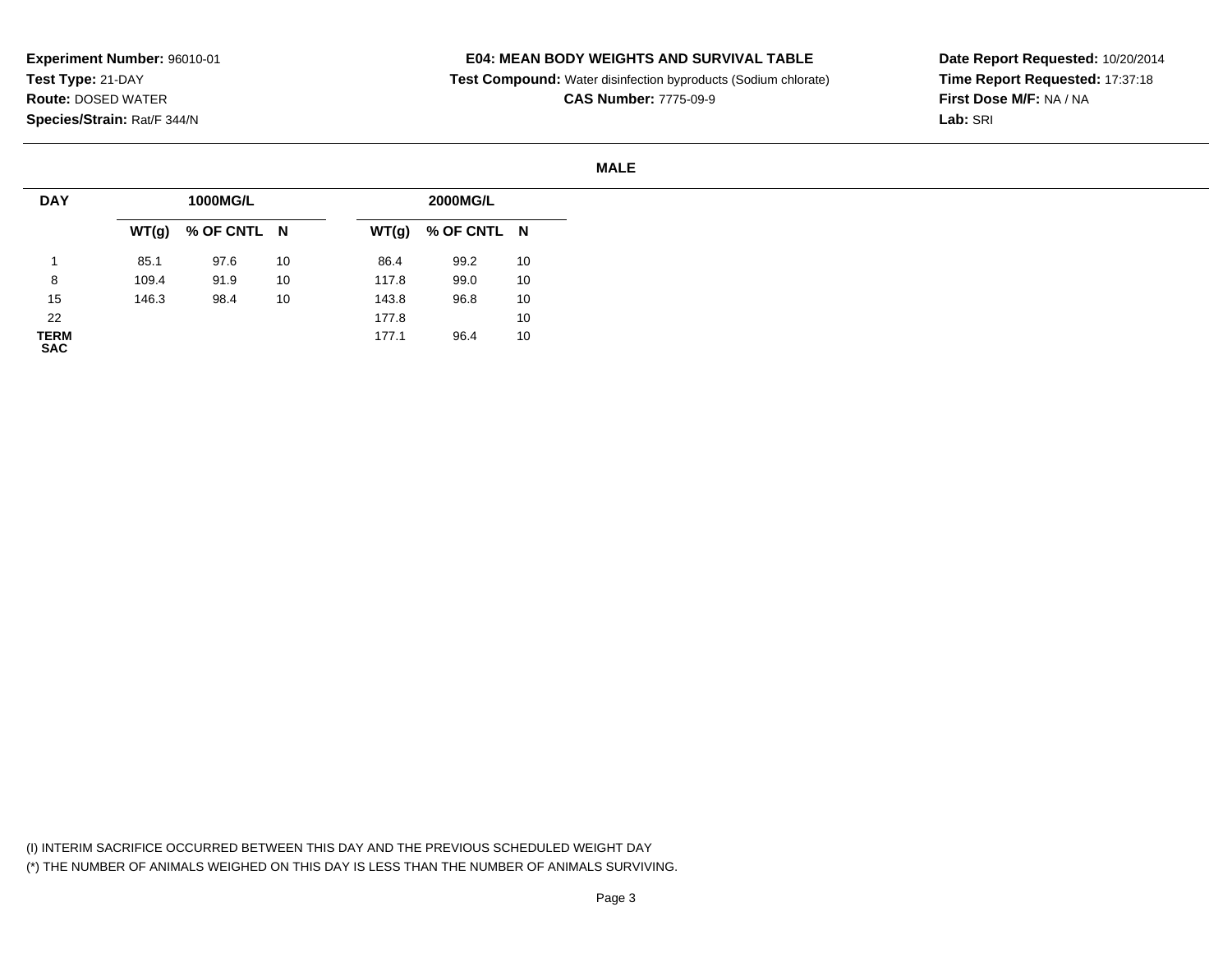## **E04: MEAN BODY WEIGHTS AND SURVIVAL TABLE**

 **Test Compound:** Water disinfection byproducts (Sodium chlorate)**CAS Number:** 7775-09-9

\*\*\*END OF MALE DATA\*\*\*

**Date Report Requested:** 10/20/2014**Time Report Requested:** 17:37:18**First Dose M/F:** NA / NA**Lab:** SRI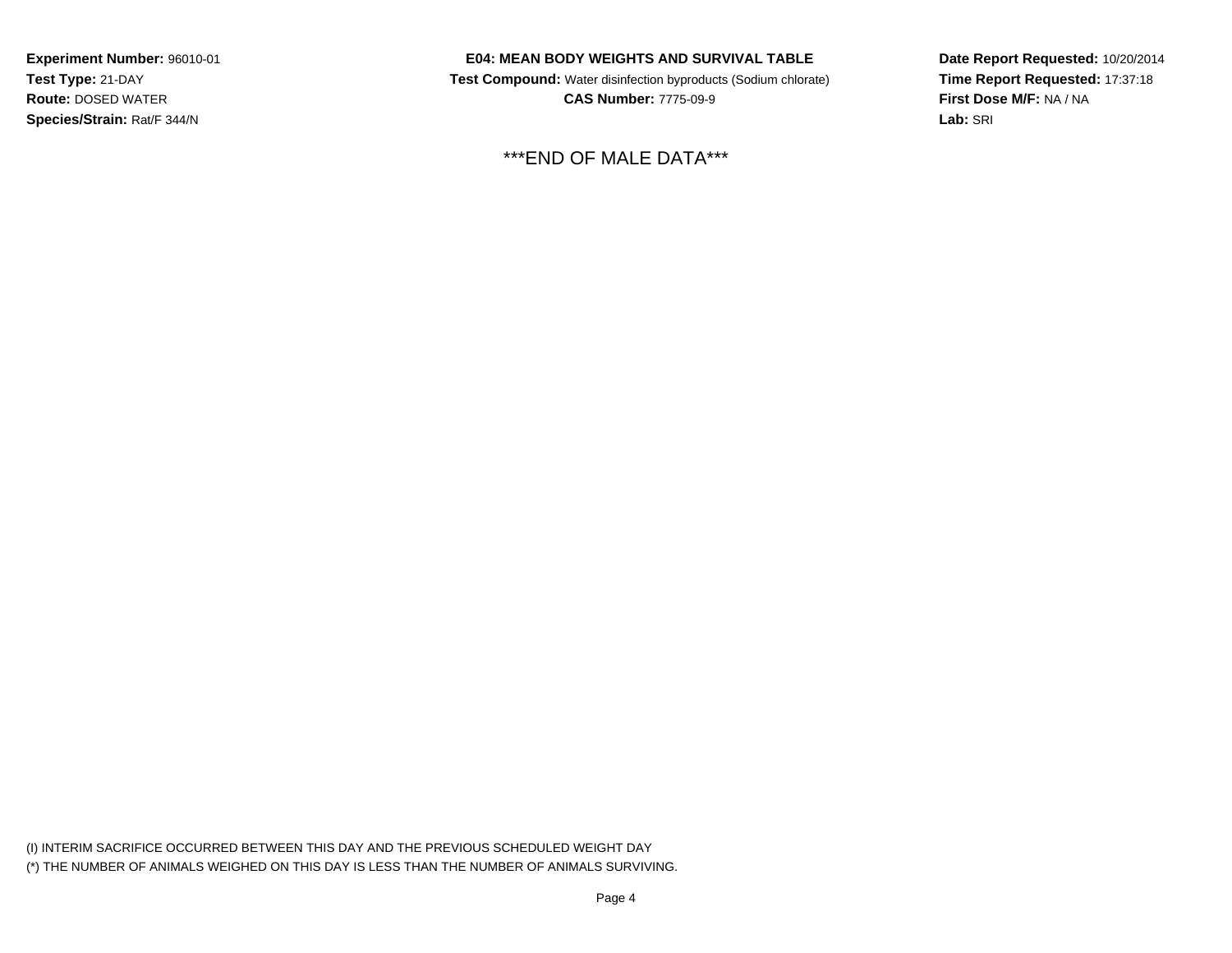## **E04: MEAN BODY WEIGHTS AND SURVIVAL TABLE**

**Test Compound:** Water disinfection byproducts (Sodium chlorate)

**CAS Number:** 7775-09-9

**Date Report Requested:** 10/20/2014**Time Report Requested:** 17:37:18**First Dose M/F:** NA / NA**Lab:** SRI

#### **FEMALE**

| <b>DAY</b>                | 0 MG/L |    |       | <b>125 MG/L</b> |    |       | <b>250 MG/L</b>     |    |       | <b>500 MG/L</b> |    |
|---------------------------|--------|----|-------|-----------------|----|-------|---------------------|----|-------|-----------------|----|
|                           | WT(g)  | N  | WT(g) | % OF CNTL N     |    |       | $WT(g)$ % OF CNTL N |    | WT(g) | % OF CNTL N     |    |
|                           | 81.4   | 10 | 82.0  | 100.8           | 10 | 81.3  | 99.9                | 10 | 79.6  | 97.8            | 10 |
| 8                         | 102.8  | 10 | 103.6 | 100.8           | 10 | 102.4 | 99.6                | 10 | 101.5 | 98.7            | 10 |
| 15                        | 117.8  | 10 | 117.9 | 100.1           | 10 | 118.1 | 100.3               | 10 | 117.3 | 99.6            | 10 |
| <b>TERM</b><br><b>SAC</b> | 129.6  | 10 | 132.1 | 101.9           | 10 | 129.5 | 99.9                | 10 | 130.8 | 100.9           | 10 |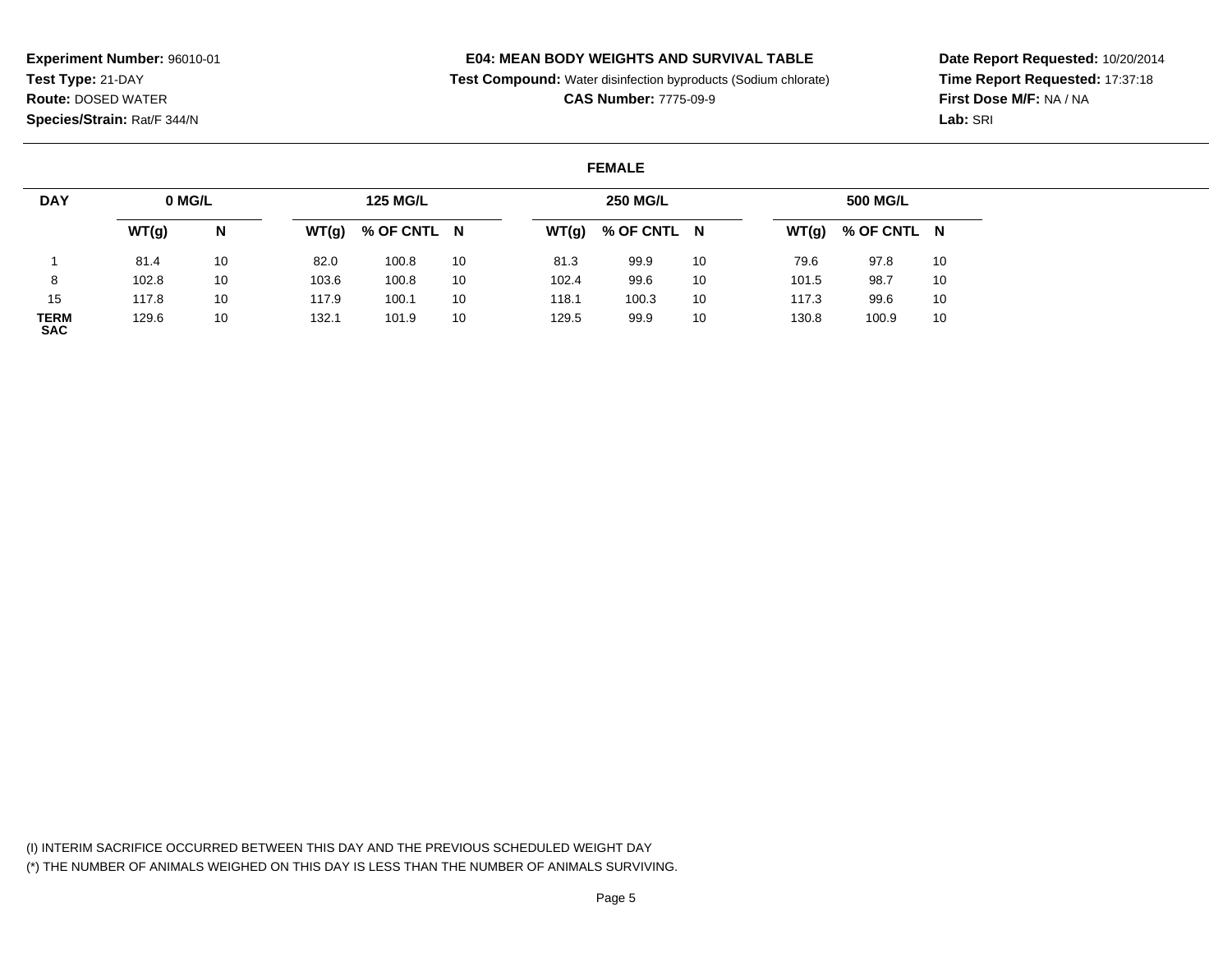### **E04: MEAN BODY WEIGHTS AND SURVIVAL TABLE**

**Test Compound:** Water disinfection byproducts (Sodium chlorate)

**CAS Number:** 7775-09-9

**Date Report Requested:** 10/20/2014**Time Report Requested:** 17:37:18**First Dose M/F:** NA / NA**Lab:** SRI

#### **FEMALE**

| <b>DAY</b>         |       | 1000MG/L    |    |       | 2000MG/L    |    |
|--------------------|-------|-------------|----|-------|-------------|----|
|                    | WT(g) | % OF CNTL N |    | WT(g) | % OF CNTL N |    |
|                    | 82.4  | 101.3       | 10 | 80.9  | 99.4        | 10 |
| 8                  | 102.8 | 100.0       | 10 | 102.8 | 100.0       | 10 |
| 15                 | 117.6 | 99.9        | 10 | 117.1 | 99.4        | 10 |
| <b>TERM</b><br>SAC | 131.5 | 101.5       | 10 | 131.2 | 101.2       | 10 |